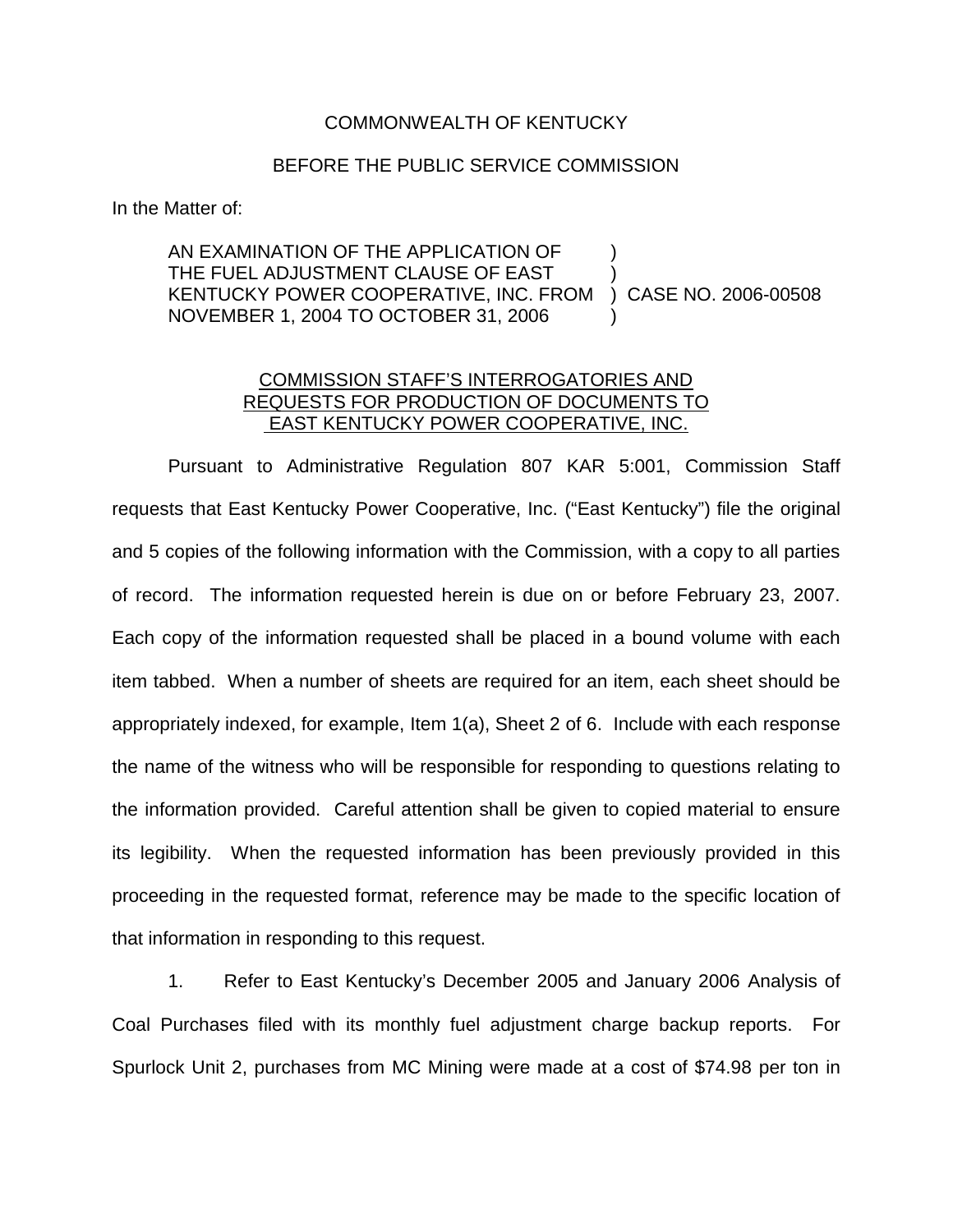December 2005 and \$65.00 per ton in January 2006. Explain why coal purchased under a long-term contract would experience such a variance in price from one month to the next.

2. Refer to East Kentucky Fuel Department's purchase order no. 51245 to Calla Synfuel, LLC, dated October 27, 2006. "As Received" sulfur content is limited to a percentage no higher than computed by the formula:

$$
Percent Sulfur = \frac{1.2 \times Btu/lb}{20,000}
$$

Explain what the values 1.2 and 20,000 represent and how each value was derived.

3. Refer to East Kentucky's responses to Items 7 and 8 of the Commission's December 18, 2006 Order. Explain whether the power purchases and sales attributed to Louisville Gas and Electric Company ("LG&E") are actually purchases and sales to and from both Kentucky Utilities Company ("KU") and LG&E. If the responses for Items 7 and 8 can be separated between KU and LG&E, provide a revised response for each item.

4. Refer to East Kentucky's response to Item 9 of the Commission's December 18, 2006 Order. Explain why Cumberland (SEPA) is identified under "Generation Capability," but is not included under the "Maintenance/Derates" section. Include a narrative of the expected effect, if any, of the lowering of the lake level at Cumberland Lake upon East Kentucky's SEPA power purchases.

5. Refer to page 6 of East Kentucky's response to Item 15 of the Commission's December 18, 2006 Order. Only 63 percent of the 2006 annual tonnage requirements under the Keystone Industries, LLC ("Keystone") contract were received. Explain whether the shortfall is expected to be made up by Keystone.